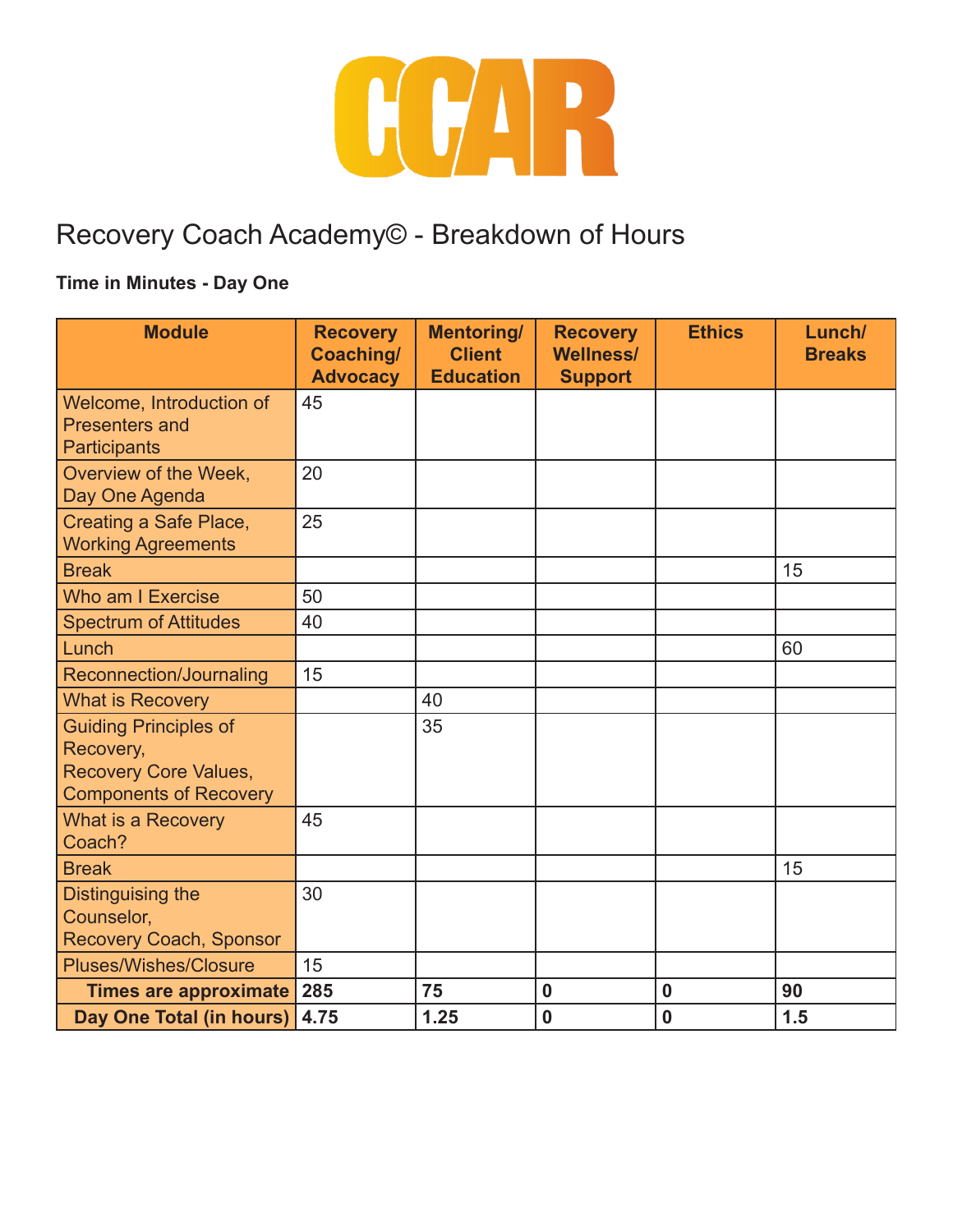

### **Time in Minutes - Day Two**

| <b>Module</b>                                | <b>Recovery</b>              | <b>Mentoring/</b>                 | <b>Recovery</b>                    | <b>Ethics</b> | Lunch/        |
|----------------------------------------------|------------------------------|-----------------------------------|------------------------------------|---------------|---------------|
|                                              | Coaching/<br><b>Advocacy</b> | <b>Client</b><br><b>Education</b> | <b>Wellness/</b><br><b>Support</b> |               | <b>Breaks</b> |
| Welcome, Agenda, and<br><b>Reconnection</b>  | 30                           |                                   |                                    |               |               |
| <b>Active Listening</b>                      | 25                           |                                   |                                    |               |               |
| <b>Values and Differences</b>                | 40                           |                                   |                                    |               |               |
| <b>Break</b>                                 |                              |                                   |                                    |               | 15            |
| <b>Getting Your Buttons</b><br><b>Pushed</b> | 25                           |                                   |                                    |               |               |
| <b>Sexual Harrassment</b>                    | 30                           |                                   |                                    |               |               |
| <b>Crisis Intervention</b>                   | 30                           |                                   |                                    |               |               |
| Lunch                                        |                              |                                   |                                    |               | 60            |
| Reconnection/Journaling                      | 15                           |                                   |                                    |               |               |
| <b>Stigma and Labels</b>                     |                              |                                   | 75                                 |               |               |
| <b>Break</b>                                 |                              |                                   |                                    |               | 15            |
| <b>Sharing Your Story</b>                    | 30                           |                                   |                                    |               |               |
| <b>Issues of Self-Disclosure</b>             | 35                           |                                   |                                    |               |               |
| <b>Pluses/Wishes/Closure</b>                 | 15                           |                                   |                                    |               |               |
| Times are approximate   275                  |                              | $\bf{0}$                          | 75                                 | $\bf{0}$      | 90            |
| Day Two Total (in hours)                     | 4.58333333                   | $\boldsymbol{0}$                  | 1.25                               | $\bf{0}$      | 1.5           |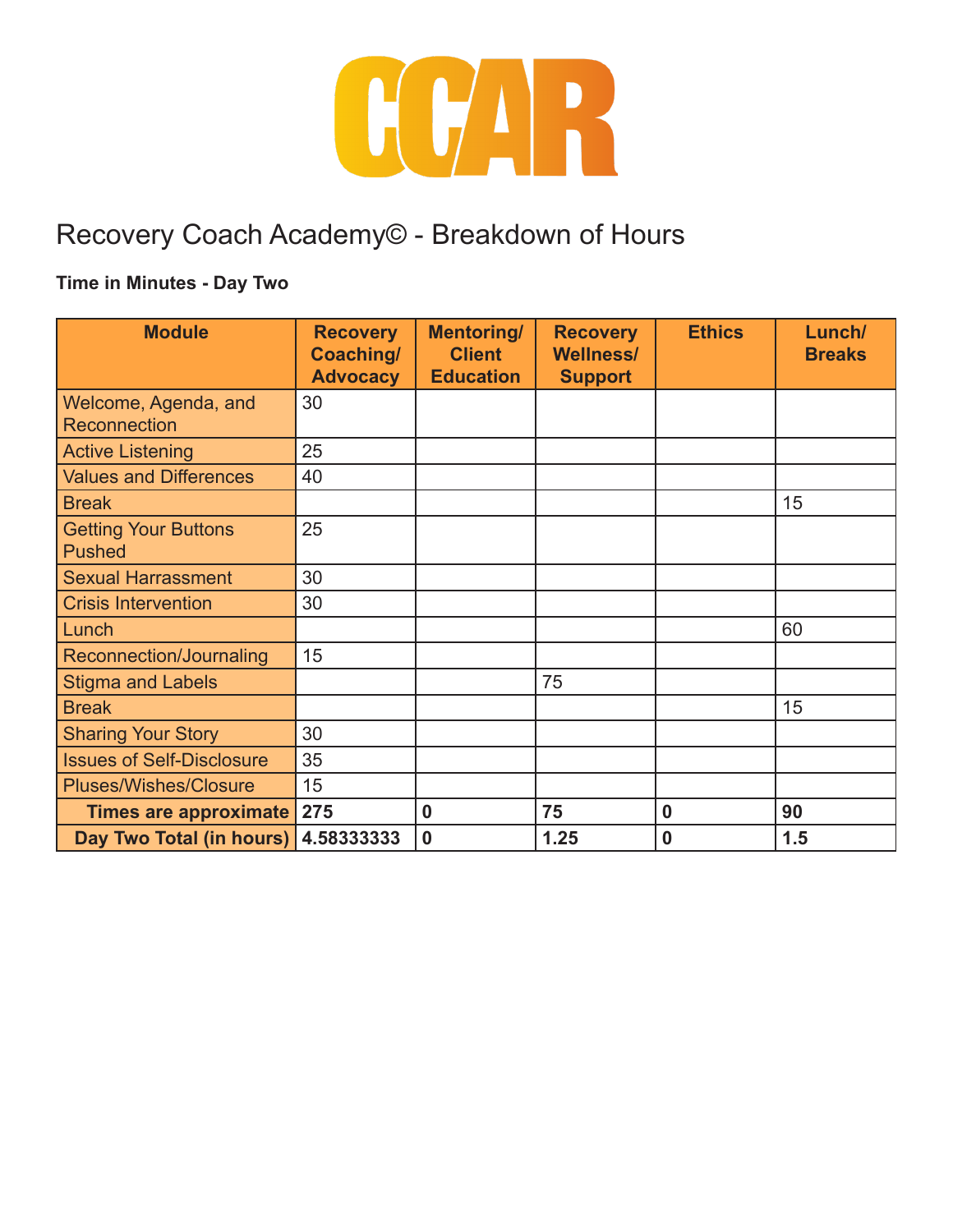

#### **Time in Minutes - Day Three**

| <b>Module</b>                                    | <b>Recovery</b><br>Coaching/ | <b>Mentoring/</b><br><b>Client</b> | <b>Recovery</b><br><b>Wellness/</b> | <b>Ethics</b> | Lunch/<br><b>Breaks</b> |
|--------------------------------------------------|------------------------------|------------------------------------|-------------------------------------|---------------|-------------------------|
|                                                  | <b>Advocacy</b>              | <b>Education</b>                   | <b>Support</b>                      |               |                         |
| Welcome, Agenda, and<br><b>Reconnection</b>      | 30                           |                                    |                                     |               |                         |
| <b>Motivational Interviewing</b>                 | 50                           |                                    |                                     |               |                         |
| <b>Break</b>                                     |                              |                                    |                                     |               | 15                      |
| <b>Stages of Change</b>                          | 75                           |                                    |                                     |               |                         |
| Lunch                                            |                              |                                    |                                     |               | 60                      |
| Reconnection/Journaling                          | 15                           |                                    |                                     |               |                         |
| <b>Stages of Recovery</b>                        |                              | 35                                 |                                     |               |                         |
| <b>Pathways of Recovery</b>                      |                              | 30                                 |                                     |               |                         |
| (Part One)                                       |                              |                                    |                                     |               |                         |
| <b>Break</b>                                     |                              |                                    |                                     |               | 15                      |
| <b>Pathways of Recovery</b><br>(Part Two)        |                              | 25                                 |                                     |               |                         |
| <b>Making Connections</b>                        | 75                           |                                    |                                     |               |                         |
| <b>Pluses/Wishes/Closure</b>                     | 15                           |                                    |                                     |               |                         |
| Times are approximate                            | 260                          | 90                                 | $\bf{0}$                            | $\mathbf 0$   | 90                      |
| <b>Day Three Total 4.333333333</b><br>(in hours) |                              | 1.5                                | $\bf{0}$                            | $\bf{0}$      | 1.5                     |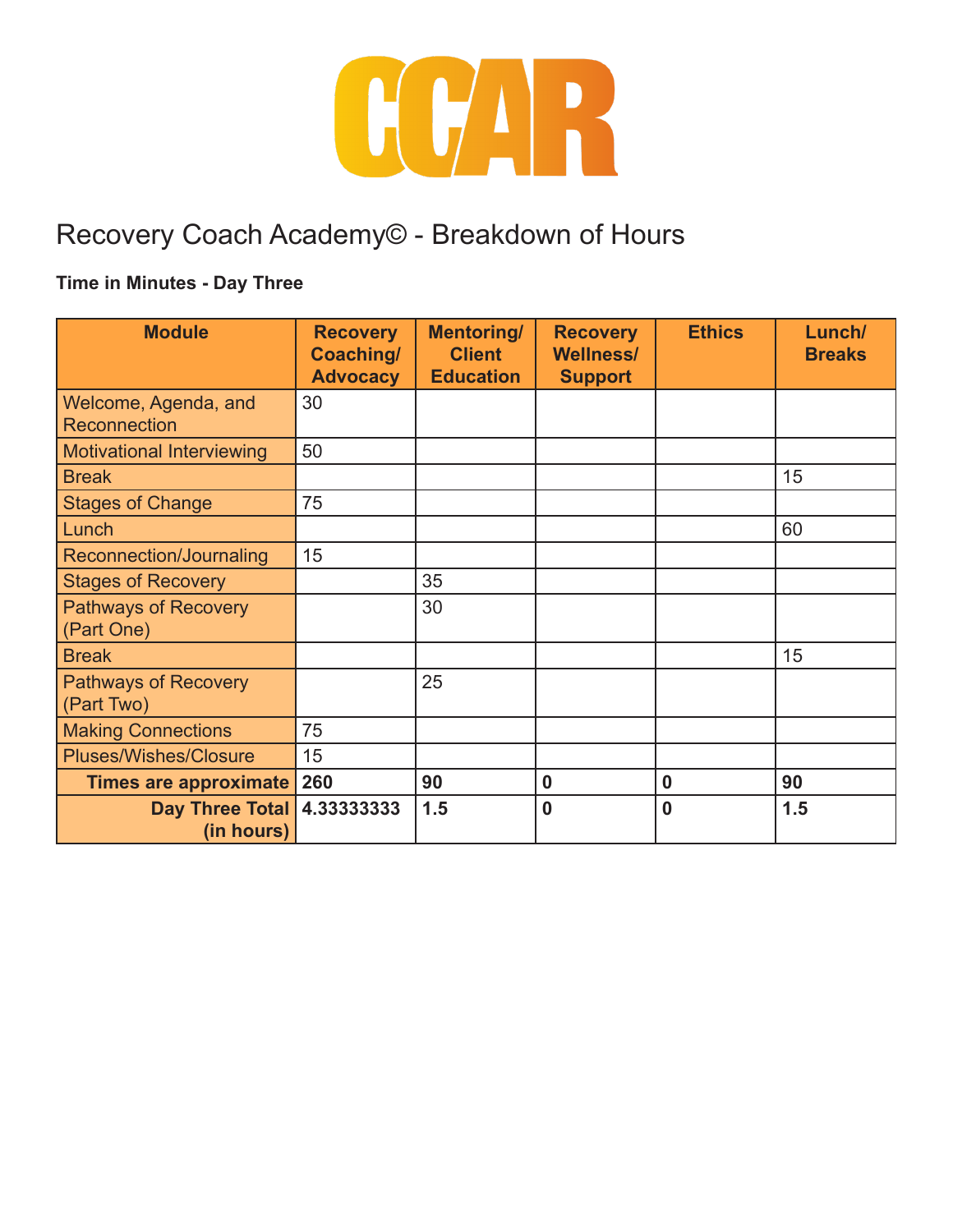

### **Time in Minutes - Day Four**

| <b>Module</b>                                             | <b>Recovery</b><br>Coaching/ | <b>Mentoring/</b><br><b>Client</b> | <b>Recovery</b><br><b>Wellness/</b> | <b>Ethics</b>    | Lunch/<br><b>Breaks</b> |
|-----------------------------------------------------------|------------------------------|------------------------------------|-------------------------------------|------------------|-------------------------|
|                                                           | <b>Advocacy</b>              | <b>Education</b>                   | <b>Support</b>                      |                  |                         |
| Welcome, Agenda, and                                      | 15                           |                                    |                                     |                  |                         |
| <b>Reconnection</b>                                       |                              |                                    |                                     |                  |                         |
| <b>Defining Culture and</b><br><b>Cultural Competence</b> |                              | 30                                 |                                     |                  |                         |
| <b>Power and Privilege</b>                                |                              | 45                                 |                                     |                  |                         |
| <b>Break</b>                                              |                              |                                    |                                     |                  | 15                      |
| <b>Power Shuffle</b>                                      |                              | 60                                 |                                     |                  |                         |
| <b>Building Recovery Capital</b>                          |                              | 60                                 |                                     |                  |                         |
| Lunch                                                     |                              |                                    |                                     |                  | 60                      |
| Reconnection/Journaling                                   | 15                           |                                    |                                     |                  |                         |
| <b>Resources Available to Us</b>                          | 50                           |                                    |                                     |                  |                         |
| <b>Reseraching Additional</b>                             | 20                           |                                    |                                     |                  |                         |
| <b>Resources</b>                                          |                              |                                    |                                     |                  |                         |
| <b>Break</b>                                              |                              |                                    |                                     |                  | 15                      |
| The CCAR Experience<br><b>Video</b>                       |                              |                                    | 50                                  |                  |                         |
| <b>Making a Referral</b>                                  |                              |                                    | 20                                  |                  |                         |
| <b>Pluses/Wishes/Closure</b>                              |                              |                                    | 10                                  |                  |                         |
| Times are approximate 100                                 |                              | 195                                | 80                                  | $\mathbf 0$      | 90                      |
| Day Four Total (in hours) 1.66666667                      |                              | 3.25                               | 1.33333333                          | $\boldsymbol{0}$ | 1.5                     |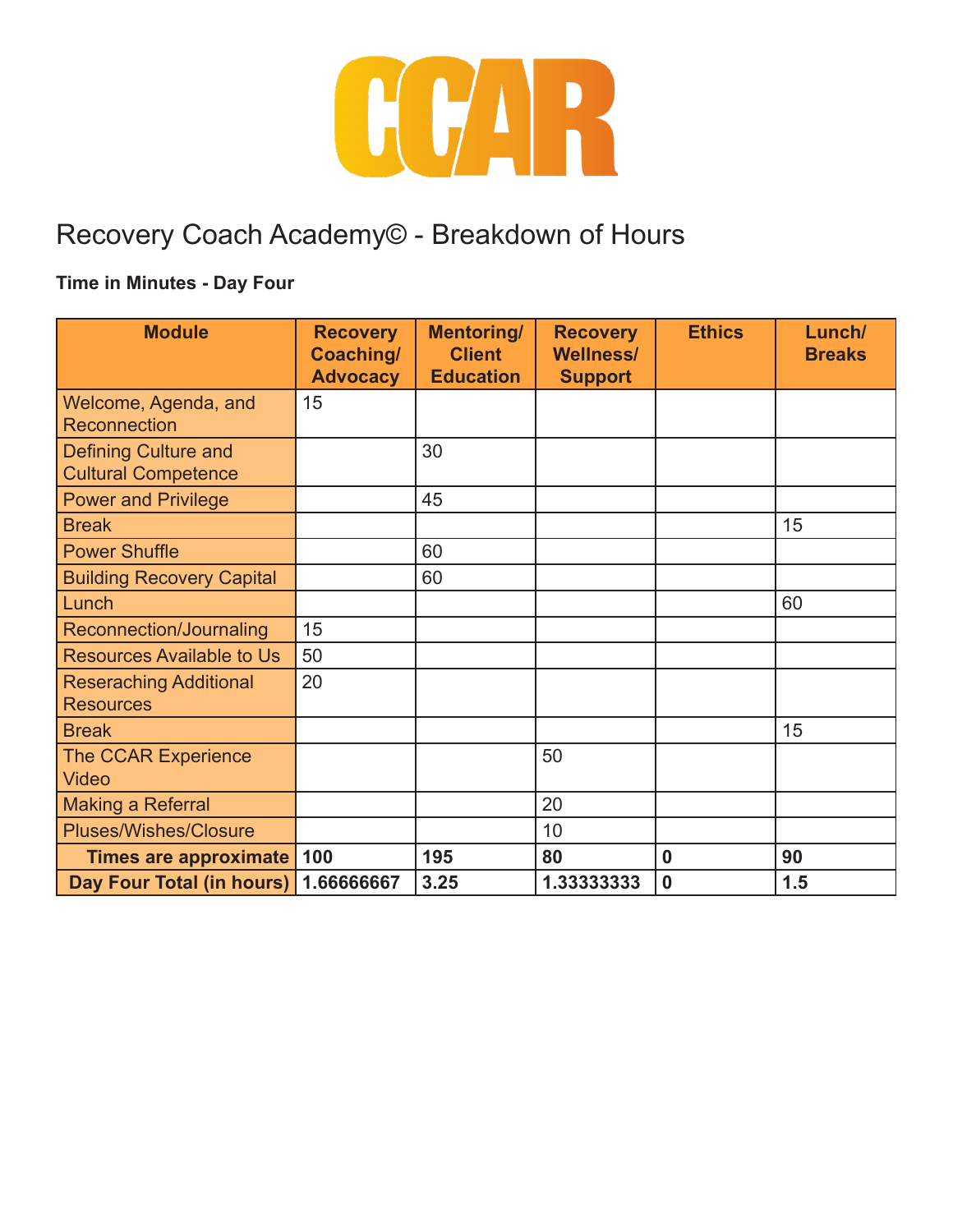

### **Time in Minutes - Day Five**

| <b>Module</b>                   | <b>Recovery</b><br>Coaching/ | <b>Mentoring/</b><br><b>Client</b> | <b>Recovery</b><br><b>Wellness/</b> | <b>Ethics</b> | Lunch/<br><b>Breaks</b> |
|---------------------------------|------------------------------|------------------------------------|-------------------------------------|---------------|-------------------------|
|                                 | <b>Advocacy</b>              | <b>Education</b>                   | <b>Support</b>                      |               |                         |
| Welcome, Agenda, and            | 35                           |                                    |                                     |               |                         |
| <b>Reconnection</b>             |                              |                                    |                                     |               |                         |
| <b>Boundary Issues</b>          |                              |                                    |                                     | 45            |                         |
| <b>Break</b>                    |                              |                                    |                                     |               | 15                      |
| <b>Self Care</b>                |                              |                                    | 50                                  |               |                         |
| <b>Recovery Wellness Plan</b>   |                              |                                    | 25                                  |               |                         |
| <b>Using the Recovery</b>       |                              |                                    | 25                                  |               |                         |
| <b>Wellness Plan (Part One)</b> |                              |                                    |                                     |               |                         |
| <b>Using the Recovery</b>       |                              |                                    | 10                                  |               |                         |
| <b>Wellness Plan (Part Two)</b> |                              |                                    |                                     |               |                         |
| Lunch                           |                              |                                    |                                     |               | 60                      |
| Reconnection/Journaling         | 10                           |                                    |                                     |               |                         |
| <b>Role Plays</b>               | 90                           |                                    |                                     |               |                         |
| <b>Break</b>                    |                              |                                    |                                     |               | 15                      |
| <b>Continuing Professional</b>  | 20                           |                                    |                                     |               |                         |
| <b>Development and Next</b>     |                              |                                    |                                     |               |                         |
| <b>Steps</b>                    |                              |                                    |                                     |               |                         |
| <b>Closing Exercise</b>         | 45                           |                                    |                                     |               |                         |
| <b>Evaluations and</b>          | 5                            |                                    |                                     |               |                         |
| <b>Certificates</b>             |                              |                                    |                                     |               |                         |
| Times are approximate           | 205                          | $\boldsymbol{0}$                   | 110                                 | 45            | 90                      |
| Day Five Total (in hours)       | 3.41666667                   | $\mathbf 0$                        | 1.83333333                          | 0.75          | 1.5                     |